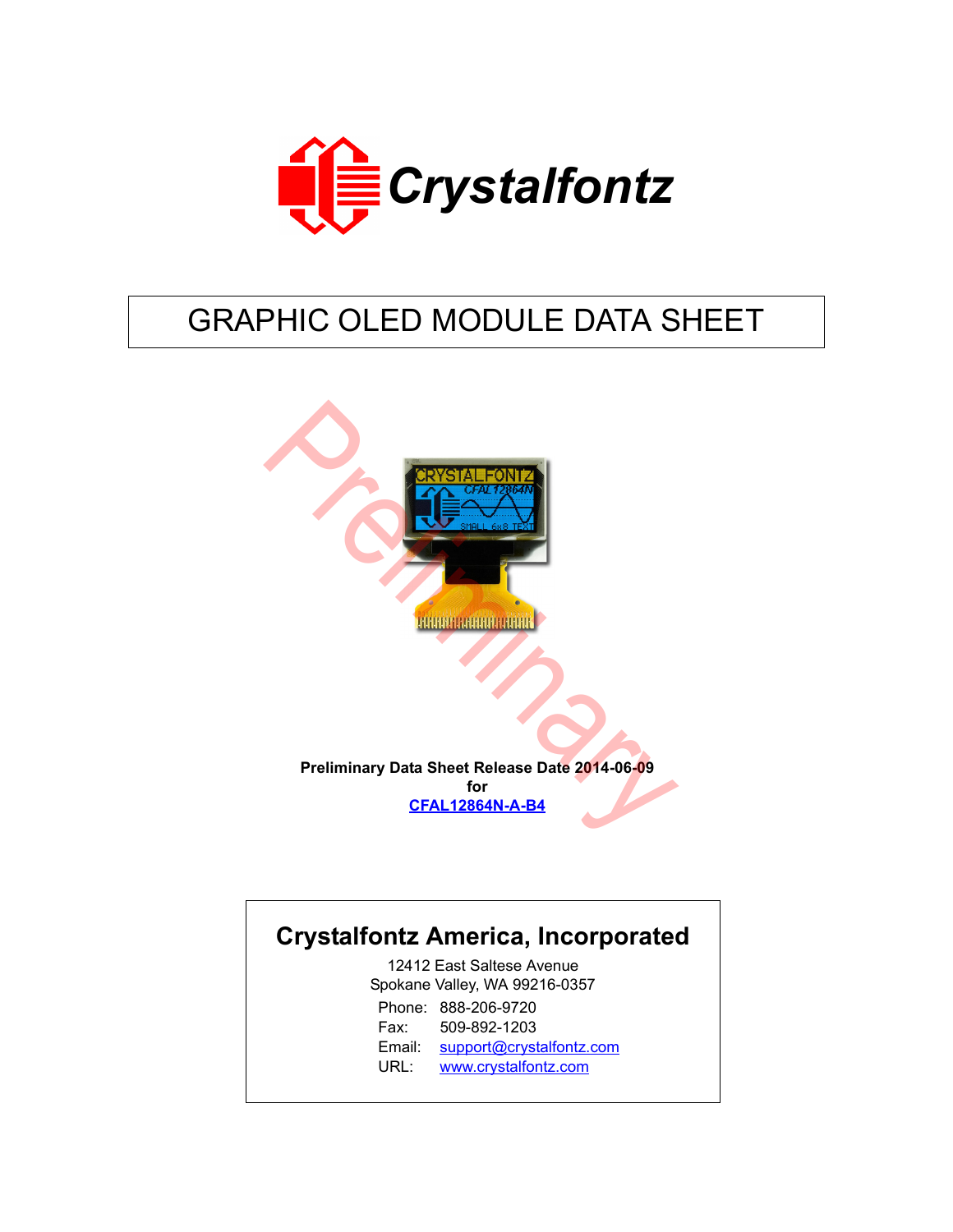

#### **Data Sheet Revision History**

Data Sheet Preliminary Release: 2014-06-09 Preliminary Data Sheet for the CFAL12864N-A-B4 module.

#### **About Variations**

We work continuously to improve our products. Because display technologies are quickly evolving, these products may have component or process changes. Slight variations (for example, contrast, color, or intensity) between lots are normal. If you need the highest consistency, whenever possible, order and arrange delivery for your production runs at one time so your displays will be from the same lot.

**The Fine Print**

Certain applications using Crystalfontz America, Inc. products may involve potential risks of death, personal injury, or severe property or environmental damage ("Critical Applications"). CRYSTALFONTZ AMERICA, INC. PRODUCTS ARE NOT DESIGNED, INTENDED, AUTHORIZED, OR WARRANTED TO BE SUITABLE FOR USE IN LIFE-SUPPORT APPLICATIONS, DEVICES OR SYSTEMS OR OTHER CRITICAL APPLICATIONS. Inclusion of Crystalfontz America, Inc. products in such applications is understood to be fully at the risk of the customer. In order to minimize risks associated with customer applications, adequate design and operating safeguards should be provided by the customer to minimize inherent or procedural hazard. Please contact us if you have any questions concerning potential risk applications. mprove our products. Because display technologies are quickly evos changes. Slight variations (for example, contrast, color, or intensitive insistency, whenever possible, order and arrange delivery for your provides since,

Crystalfontz America, Inc. assumes no liability for applications assistance, customer product design, software performance, or infringements of patents or services described herein. Nor does Crystalfontz America, Inc. warrant or represent that any license, either express or implied, is granted under any patent right, copyright, or other intellectual property right of Crystalfontz America, Inc. covering or relating to any combination, machine, or process in which our products or services might be or are used.

All specifications in Data Sheets and on our website are, to the best of our knowledge, accurate but not guaranteed. Corrections to specifications are made as any inaccuracies are discovered.

Company and product names mentioned in this publication are trademarks or registered trademarks of their respective owners.

Copyright © 2014 by Crystalfontz America, Inc., 12412 East Saltese Avenue, Spokane Valley, WA 99216-0357 U.S.A

#### **About Volatility**

The Crystalfontz CFAL12864N-A-B4 module has volatile memory.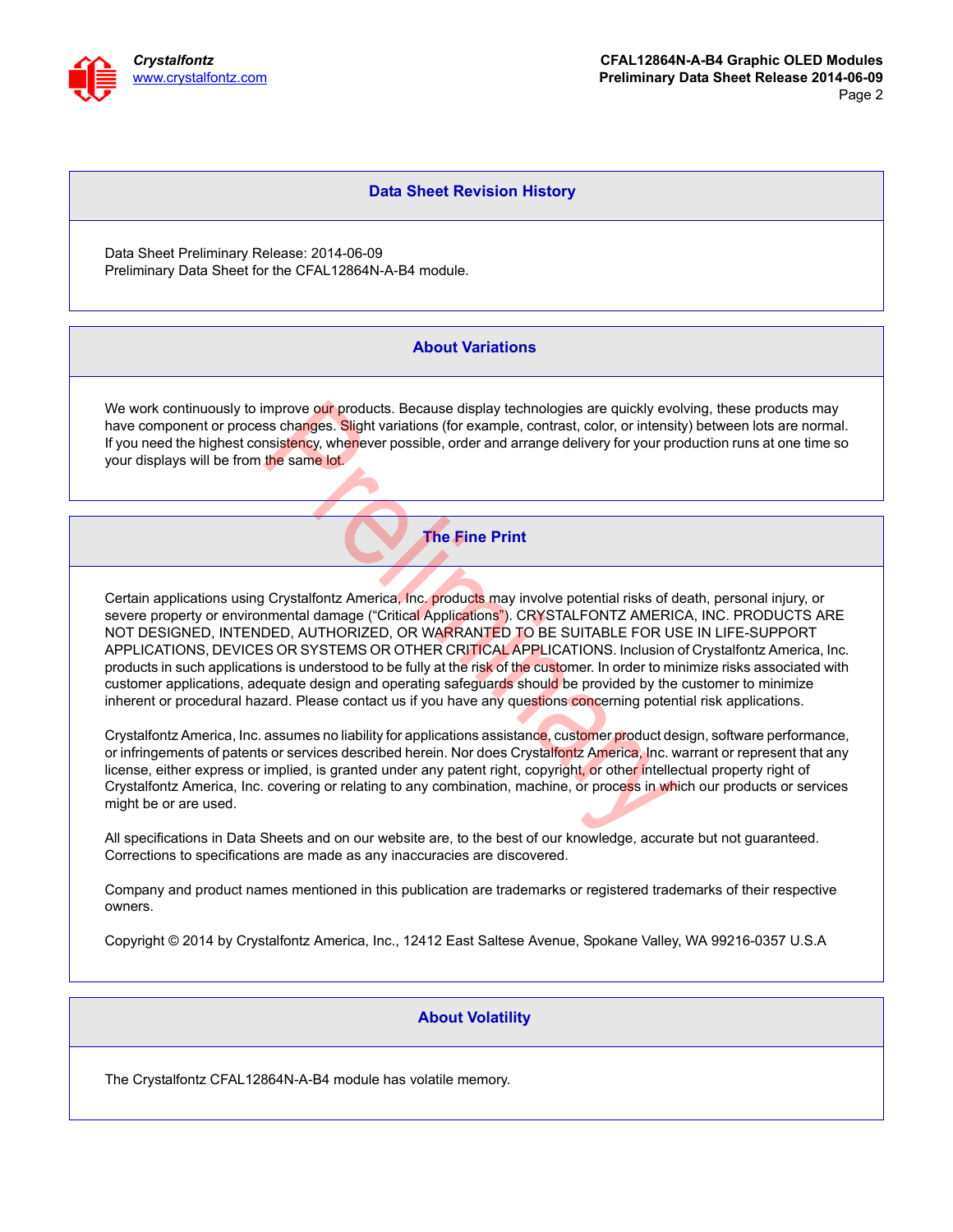# **CONTENTS**

| DETAILS OF INTERFACE PIN FUNCTIONS, CONT'D ----------------------------------- 10 |  |
|-----------------------------------------------------------------------------------|--|
|                                                                                   |  |
|                                                                                   |  |
|                                                                                   |  |
|                                                                                   |  |
|                                                                                   |  |
|                                                                                   |  |
|                                                                                   |  |
|                                                                                   |  |

Text Mind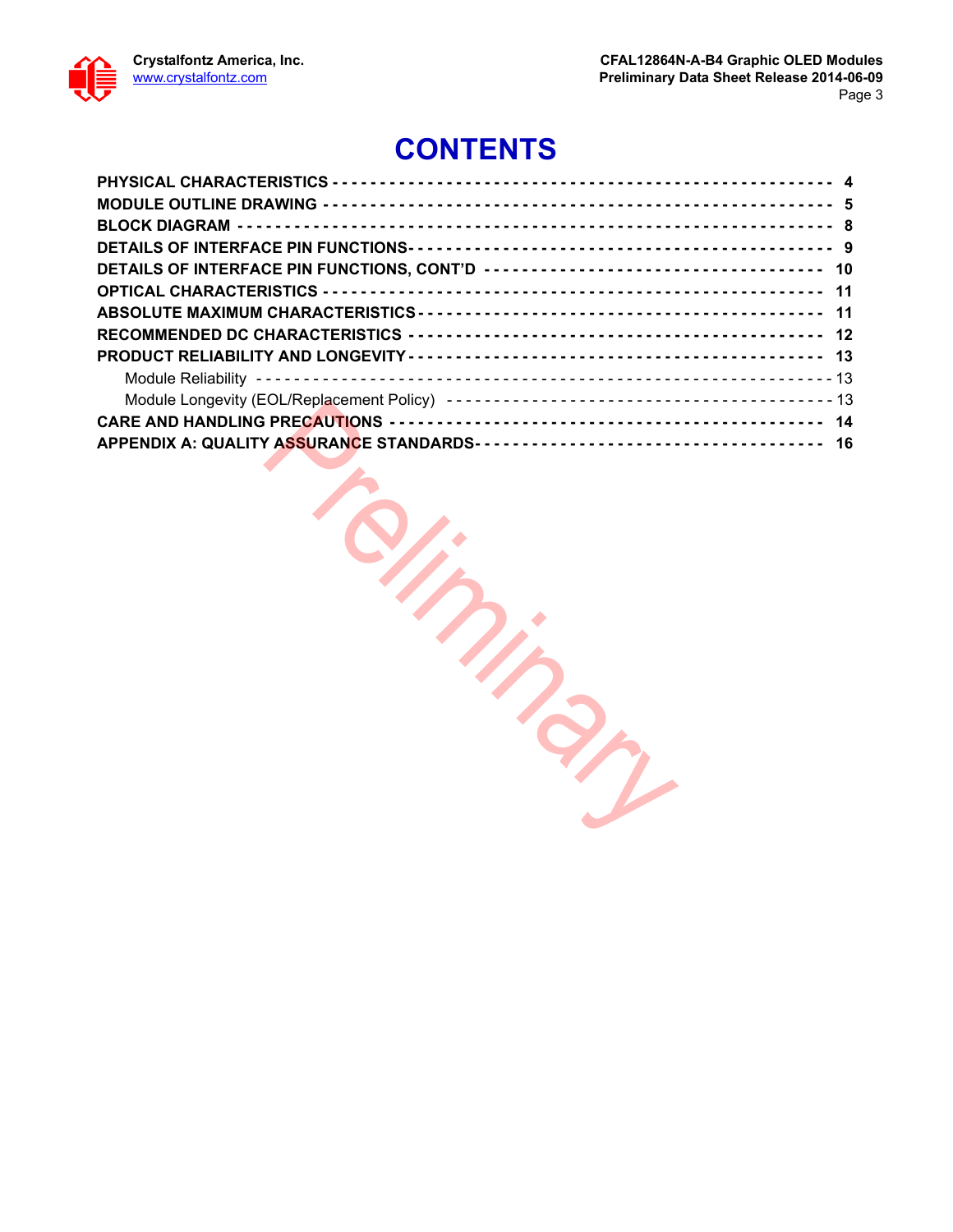

# <span id="page-3-0"></span>**PHYSICAL CHARACTERISTICS**

| No.                                                                                                                                                                                                                                                                               | <b>Items</b>             | <b>Specification</b>               | Unit  |  |  |
|-----------------------------------------------------------------------------------------------------------------------------------------------------------------------------------------------------------------------------------------------------------------------------------|--------------------------|------------------------------------|-------|--|--|
| $\mathbf{1}$                                                                                                                                                                                                                                                                      | Display Mode             | Passive Matrix OLED                |       |  |  |
| $\overline{2}$                                                                                                                                                                                                                                                                    | Display Color            | Monochrome (Yellow $&Blue$ )       |       |  |  |
| 3                                                                                                                                                                                                                                                                                 | Duty                     | 1/64                               |       |  |  |
| 4                                                                                                                                                                                                                                                                                 | Resolution               | $128(H) \times 64(V)$              | Pixel |  |  |
| 5                                                                                                                                                                                                                                                                                 | Active Area              | $21.744$ (W) x 11.204 (H)          | mm    |  |  |
| 6                                                                                                                                                                                                                                                                                 | <b>Outline Dimension</b> | 26.70 (W) x 19.26 (H) x 1.2 (D)    | mm    |  |  |
| $\tau$                                                                                                                                                                                                                                                                            | Pixel Pitch              | $0.17$ (W) x 0.17 (H)              | mm    |  |  |
| 8                                                                                                                                                                                                                                                                                 | Pixel Size               | $0.154$ (W) x 0.154 (H)            | mm    |  |  |
| 9                                                                                                                                                                                                                                                                                 | Driver IC                | <b>SSD1306</b>                     |       |  |  |
| 10                                                                                                                                                                                                                                                                                | Interface                | 8-bit parallel, 3-/4-wire SPI, I2C |       |  |  |
| 11                                                                                                                                                                                                                                                                                | Weight                   | 1.54                               | g     |  |  |
| <b>DITIONAL FEATURES</b><br>Fhese modules have a Solomon Systech SSD1306 128 x 64 Dot Matrix OLED/PLED Segment/Common Driver w<br>Controller. For interface information and other details, see controller datasheets on our website.<br>RoHS compliant. Factory is ISO certified. |                          |                                    |       |  |  |

#### **ADDITIONAL FEATURES**

- □ These modules have a Solomon Systech SSD1306 128 x 64 Dot Matrix OLED/PLED Segment/Common Driver with Controller. For interface information and other details, see controller datasheets on our website.
- □ RoHS compliant. Factory is ISO certified.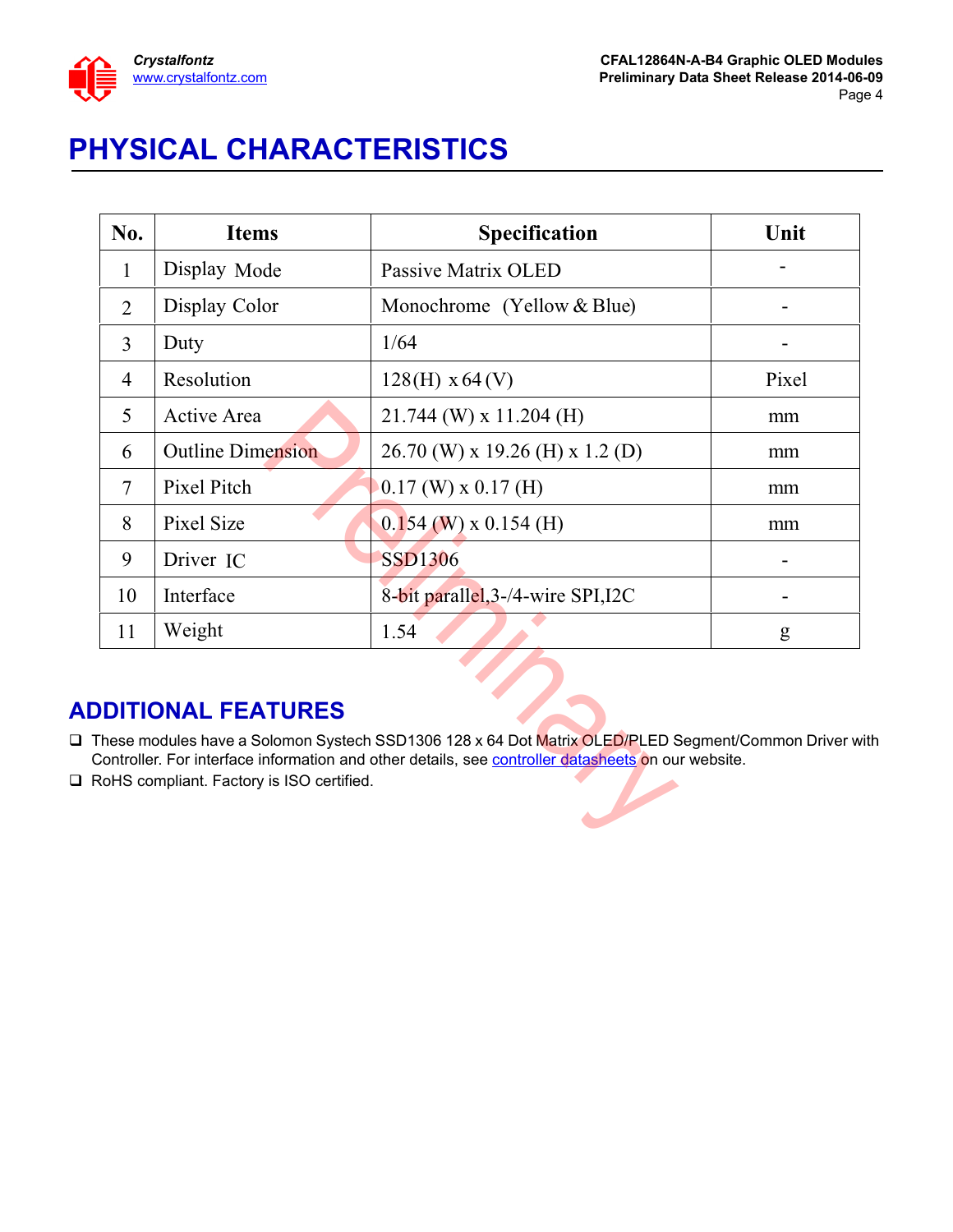

<span id="page-4-0"></span>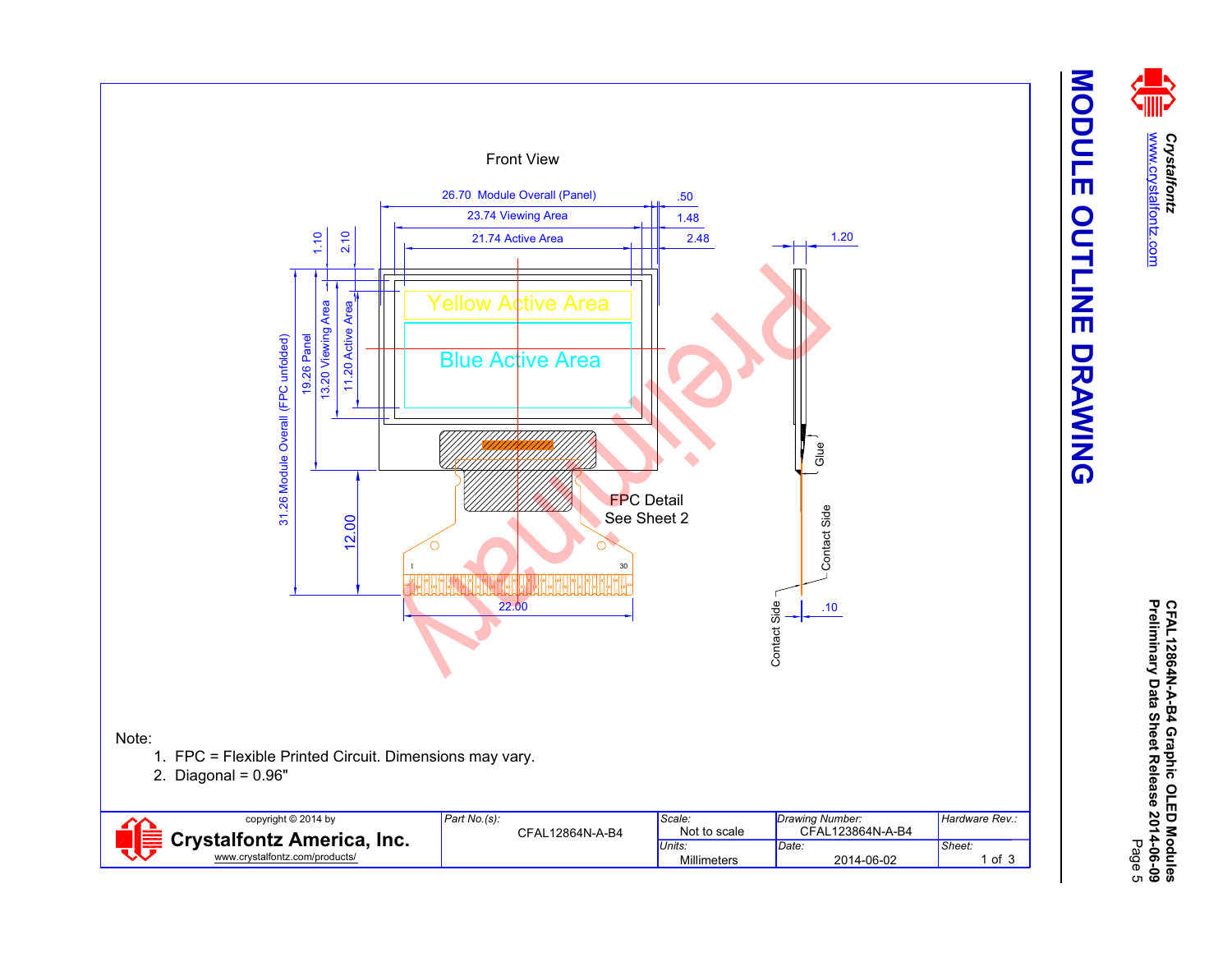

Crystalfontz<br>www.crystalfontz.com [www.crystalfontz.com](http://www.crystalfontz.com) *Crystalfontz*

**[CFAL12864N-A-B4 Graphic OLED Modules](#page--1-2) [Preliminary Data Sheet Release 2014-06-09](#page--1-3)** CFAL12864N-A-B4 Graphic OLED Modules<br>Preliminary Data Sheet Release 2014-06-09<br>Preliminary Data Sheet Release 2014-06-09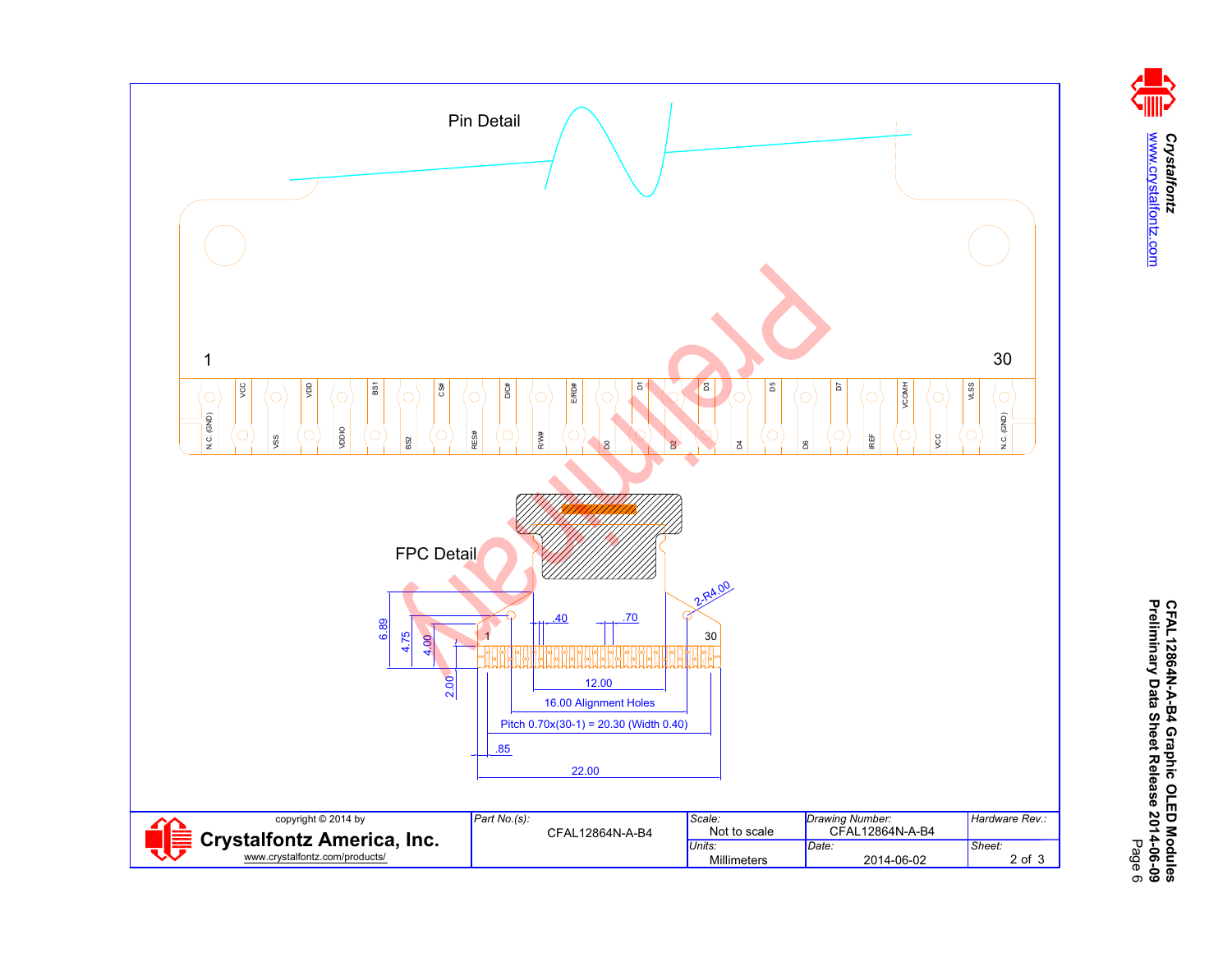

**[CFAL12864N-A-B4 Graphic OLED Modules](#page--1-2) [Preliminary Data Sheet Release 2014-06-09](#page--1-3)** CFAL12864N-A-B4 Graphic OLED Modules<br>Preliminary Data Sheet Release 2014-06-09<br>Preliminary Data Sheet Release 2014-06-09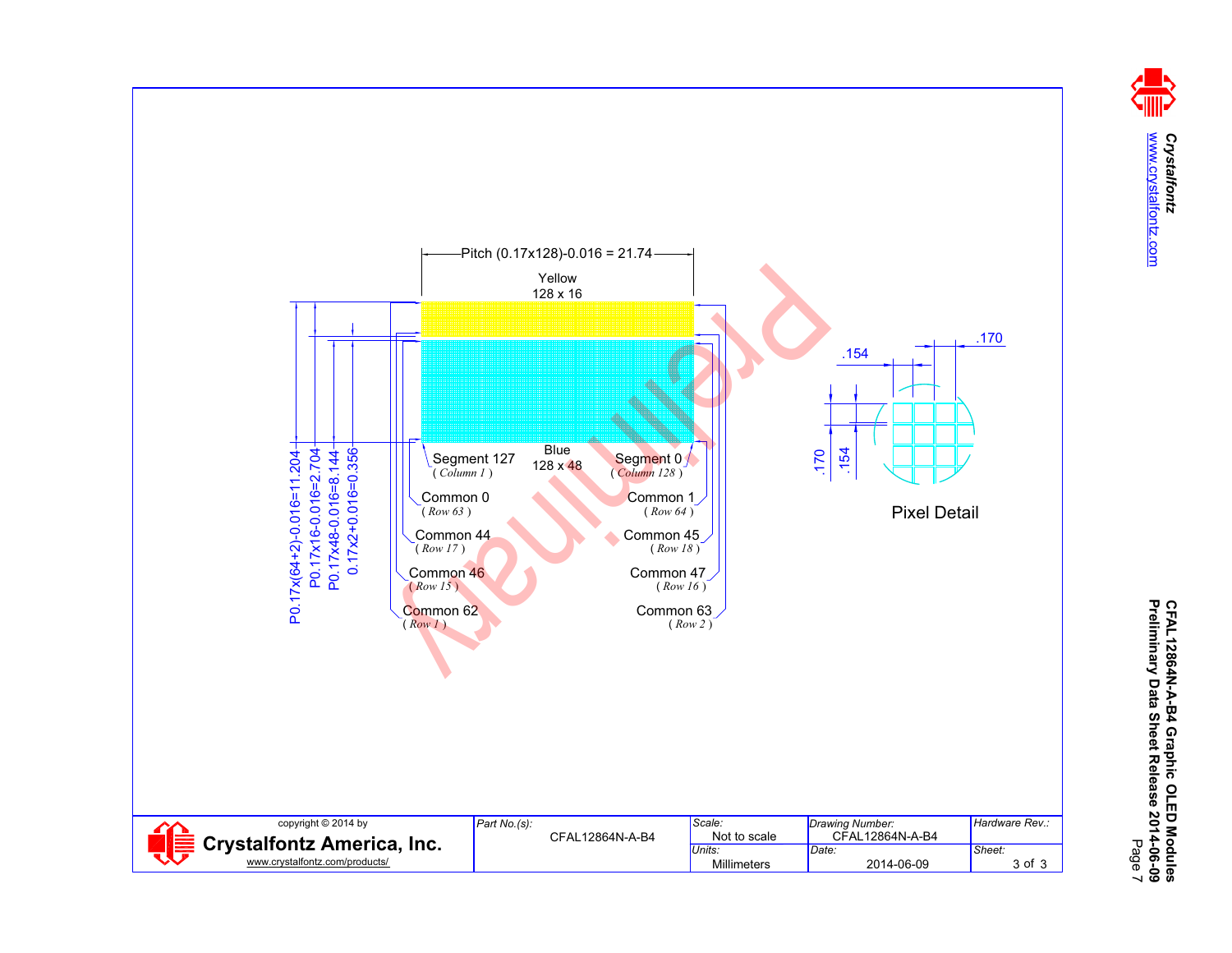

#### <span id="page-7-0"></span>**BLOCK DIAGRAM**  $\ddot{\phantom{0}}$

1.1 V  $_{\text{CC}}$  Supplied Externally



C1, C3:  $0.1 \mu F$ <br>C2:  $4.7 \mu F$  $4.7<sub>µF</sub>$ C4, C5: 4.7µF / 16V X7R R1:  $910k\Omega$ , R1 = (Voltage at IREF - VSS) / IREF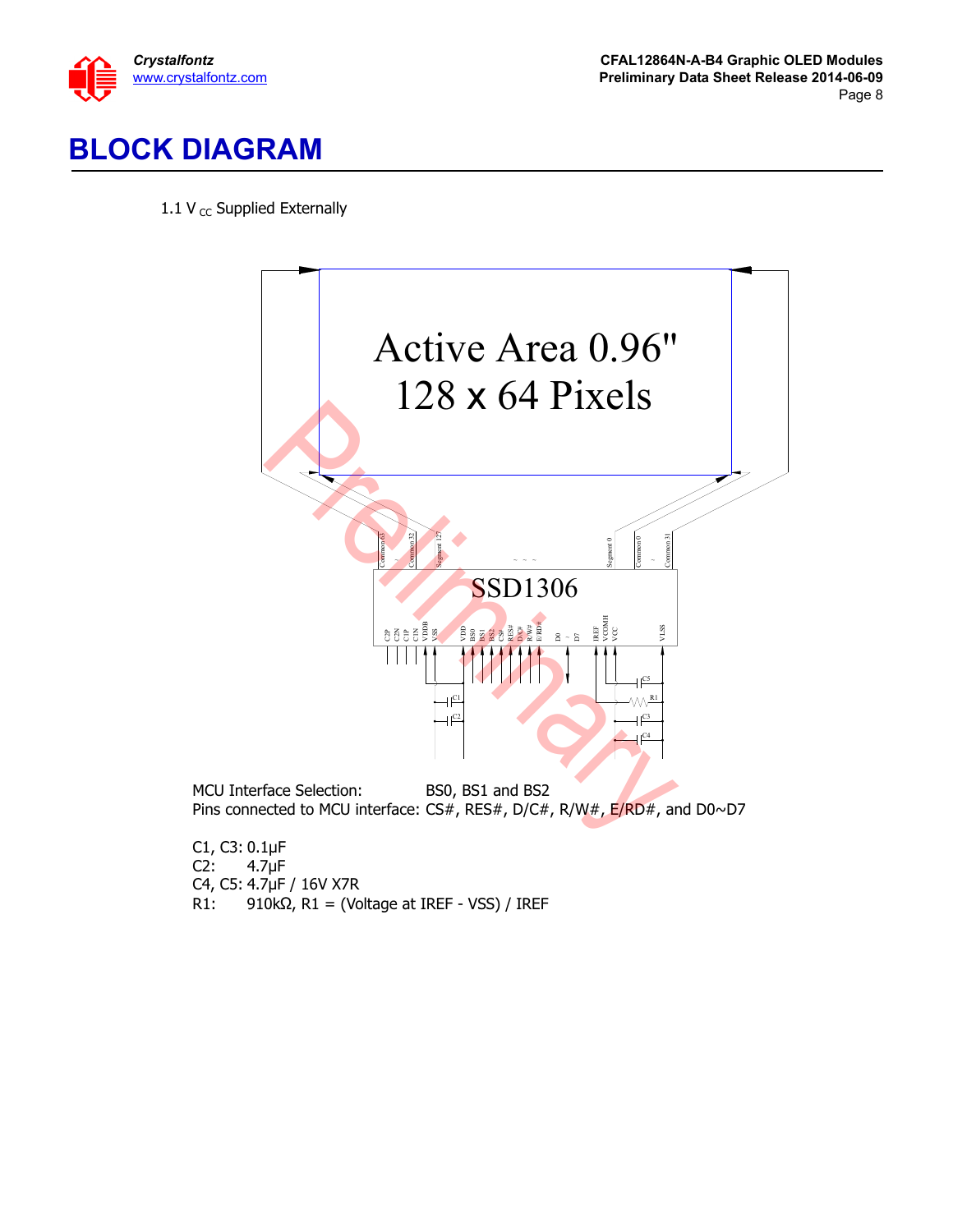

# <span id="page-8-0"></span>**DETAILS OF INTERFACE PIN FUNCTIONS**

| <b>Pin Number</b>      | <b>Symbol</b>                             | I/O      | <b>Function</b>                                                                                                                                                                                                                                                                                                                                                                                                                                                                                                                                                                                                                                                    |  |  |  |
|------------------------|-------------------------------------------|----------|--------------------------------------------------------------------------------------------------------------------------------------------------------------------------------------------------------------------------------------------------------------------------------------------------------------------------------------------------------------------------------------------------------------------------------------------------------------------------------------------------------------------------------------------------------------------------------------------------------------------------------------------------------------------|--|--|--|
| <b>Power Supply</b>    |                                           |          |                                                                                                                                                                                                                                                                                                                                                                                                                                                                                                                                                                                                                                                                    |  |  |  |
| 9                      | <b>VDD</b>                                | P        | <b>Power Supply for Logic</b><br>This is a voltage supply pin. It must be connected to external source.                                                                                                                                                                                                                                                                                                                                                                                                                                                                                                                                                            |  |  |  |
| 8                      | <b>VSS</b>                                | P        | <b>Ground of Logic Circuit</b><br>This is a ground pin. It acts as a reference for the logic pins. It must be<br>connected to external ground.                                                                                                                                                                                                                                                                                                                                                                                                                                                                                                                     |  |  |  |
| 28                     | <b>VCC</b>                                | P        | <b>Power Supply for OEL Panel</b><br>This is the most positive voltage supply pin of the chip. A stabilization capacitor<br>should be connected between this pin and $V_{ss}$ when the converter is used. It<br>must be connected to external source when the converter is not used.                                                                                                                                                                                                                                                                                                                                                                               |  |  |  |
| 29                     | <b>VLSS</b>                               | P.       | <b>Ground of Analog Circuit</b><br>This is an analog ground pin. It should be connected to V <sub>SS</sub> externally.                                                                                                                                                                                                                                                                                                                                                                                                                                                                                                                                             |  |  |  |
| <b>Driver</b>          |                                           |          |                                                                                                                                                                                                                                                                                                                                                                                                                                                                                                                                                                                                                                                                    |  |  |  |
| 26                     | <b>IREF</b>                               | Т        | <b>Current Reference for Brightness Adjustment</b><br>This pin is segment current reference pin. A resistor should be connected<br>between this pin and $V_{SS}$ . Set the current at 12.5 $\mu$ A maximum.                                                                                                                                                                                                                                                                                                                                                                                                                                                        |  |  |  |
| 27                     | <b>VCOMH</b>                              | 0.       | <b>Voltage Output High Level for COM Signal</b><br>This pin is the input pin for the voltage output high level for COM signals. A<br>capacitor should be connected between this pin and Vss.                                                                                                                                                                                                                                                                                                                                                                                                                                                                       |  |  |  |
| <b>DC/DC Converter</b> |                                           |          |                                                                                                                                                                                                                                                                                                                                                                                                                                                                                                                                                                                                                                                                    |  |  |  |
| 6                      | <b>VBAT</b>                               | P        | <b>Power Supply for DC/DC Converter Circuit</b><br>This is the power supply pin for the internal buffer of the DC/DC voltage converter.<br>It must be connected to external source when the converter is used. It should be<br>connected to V <sub>DD</sub> when the converter is not used.                                                                                                                                                                                                                                                                                                                                                                        |  |  |  |
| 4/5<br>2/3             | C1P / C1N<br>C2P / C2N                    | Ι        | Positive Terminal of the Flying Inverting Capacitor<br><b>Negative Terminal of the Flying Boost Capacitor</b><br>The charge-pump capacitors are required between the terminals. They must be<br>floated when the converter is not used.                                                                                                                                                                                                                                                                                                                                                                                                                            |  |  |  |
| <b>Interface</b>       |                                           |          |                                                                                                                                                                                                                                                                                                                                                                                                                                                                                                                                                                                                                                                                    |  |  |  |
| 10<br>11<br>12         | BS <sub>0</sub><br>BS1<br>BS <sub>2</sub> | $\bf{I}$ | <b>Communicating Protocol Select</b><br>These pins are MCU interface selection input. See the following table:<br>BS <sub>0</sub><br>BS1<br>BS <sub>2</sub><br>$I^2C$<br>$\mathbf{1}^{\prime}$<br>0 <sup>1</sup><br>0<br>3-wire SPI<br>$\overline{0}$<br>1<br>0<br>4-wire SPI<br>0<br>$\mathbf{0}$<br>$\mathbf{0}$<br>8-bit 68XX Parallel<br>0<br>$\overline{0}$<br>1<br>8-bit 80XX Parallel<br>0<br>$\mathbf{1}$<br>$\mathbf{1}$                                                                                                                                                                                                                                  |  |  |  |
| 14                     | RES#                                      | Ι.       | <b>Power Reset for Controller and Driver</b><br>This pin is reset signal input. When the pin is low, initialization of the chip is                                                                                                                                                                                                                                                                                                                                                                                                                                                                                                                                 |  |  |  |
| 13                     | CS#                                       | Ι        | executed. Keep this pin pull high during normal operation.<br><b>Chip Select</b><br>This pin is the chip select input. The chip is enabled for MCU communication only<br>when CS# is pulled low.                                                                                                                                                                                                                                                                                                                                                                                                                                                                   |  |  |  |
| 15                     | D/C#                                      | I        | <b>Data/Command Control</b><br>This pin is Data/Command control pin.  When the pin is pulled high, the input at<br>$D7~\sim$ D0 is treated as display data. When the pin is pulled low, the input at $D7~\sim$ D0<br>will be transferred to the command register.<br>When the pin is pulled high and serial interface mode is selected, the data at SDIN<br>will be interpreted as data. When it is pulled low, the data at SDIN will be<br>transferred to the command register. In $I^2C$ mode, this pin acts as SA0 for slave<br>address selection.<br>For detail relationship to MCU interface signals, please refer to the Timing<br>Characteristics Diagrams. |  |  |  |
| 17                     | E/RD#                                     | I        | <b>Read/Write Enable or Read</b><br>This pin is MCU interface input.<br>When interfacing to a 68XX-series<br>microprocessor, this pin will be used as the Enable (E) signal. Read/write operation<br>is initiated when this pin is pulled high and the CS# is pulled low.<br>When connecting to an 80XX-microprocessor, this pin receives the Read $(RD#)$<br>signal. Data read operation is initiated when this pin is pulled low and CS# is<br>pulled low.<br>When serial or $I^2C$ mode is selected, this pin must be connected to $V_{SS}$ .                                                                                                                   |  |  |  |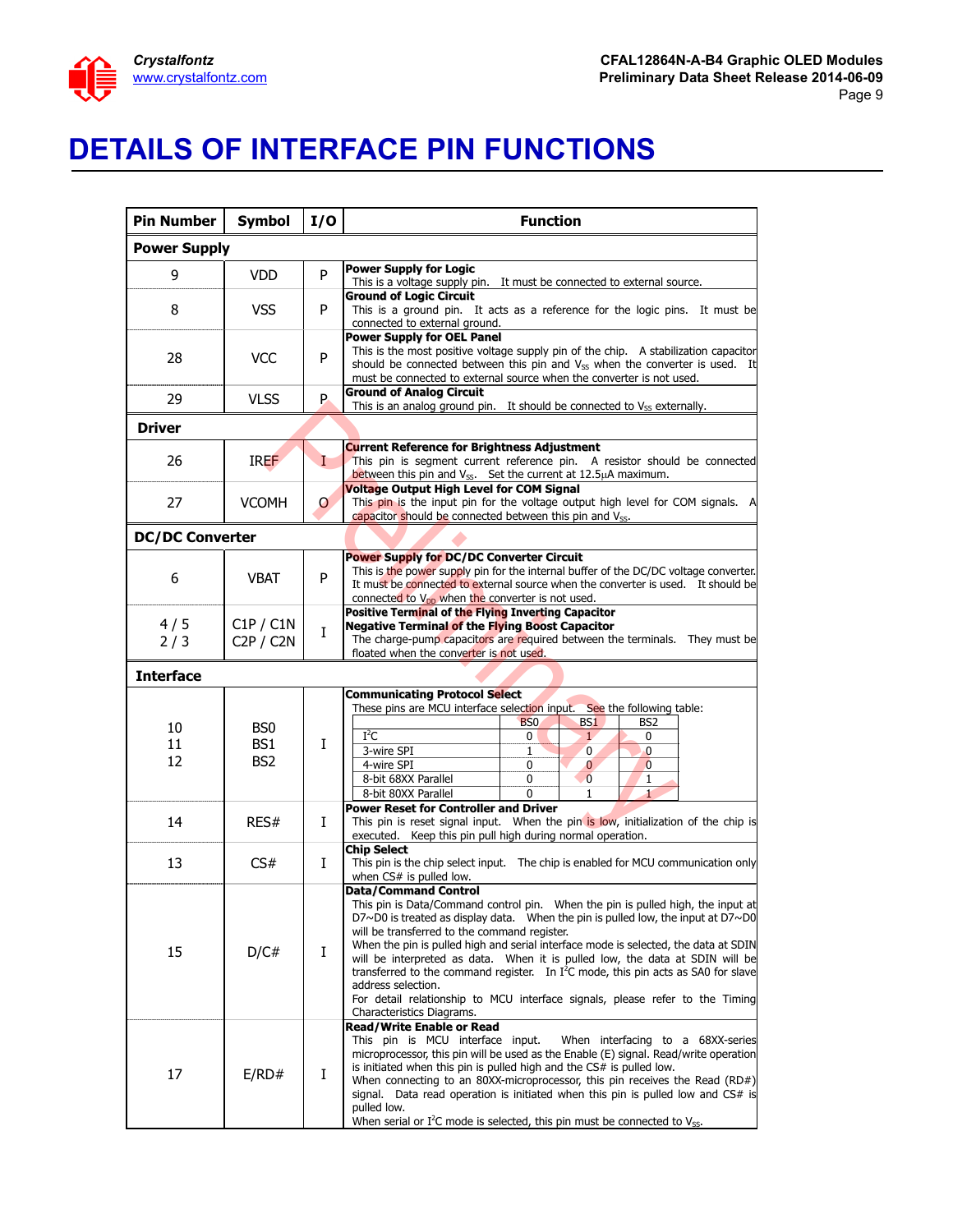

# <span id="page-9-0"></span>**DETAILS OF INTERFACE PIN FUNCTIONS, CONT'D**

| <b>Pin Number</b>           | <b>Symbol</b> | I/O | <b>Function</b>                                                                                                                                                                                                                                                                                                                                                                                                                                                                                                                             |  |  |  |  |
|-----------------------------|---------------|-----|---------------------------------------------------------------------------------------------------------------------------------------------------------------------------------------------------------------------------------------------------------------------------------------------------------------------------------------------------------------------------------------------------------------------------------------------------------------------------------------------------------------------------------------------|--|--|--|--|
| <b>Interface(Continued)</b> |               |     |                                                                                                                                                                                                                                                                                                                                                                                                                                                                                                                                             |  |  |  |  |
| 16                          | R/W#          | L   | <b>Read/Write Select or Write</b><br>This pin is MCU interface input.<br>When interfacing to a 68XX-series<br>microprocessor, this pin will be used as Read/Write (R/W#) selection input. Pull<br>this pin to "High" for read mode and pull it to "Low" for write mode.<br>When 80XX interface mode is selected, this pin will be the Write (WR#) input.<br>Data write operation is initiated when this pin is pulled low and the CS# is pulled<br>low.<br>When serial or $I^2C$ mode is selected, this pin must be connected to $V_{SS}$ . |  |  |  |  |
| $18 \sim 25$                | $D0 \sim D7$  | 1/O | <b>Host Data Input/Output Bus</b><br>These pins are 8-bit bi-directional data bus to be connected to the<br>microprocessor's data bus. When serial mode is selected, D1 will be the serial<br>data input SDIN and D0 will be the serial clock input SCLK. When I <sup>2</sup> C mode is<br>selected, D2 & D1 should be tired together and serve as SDA <sub>out</sub> & SDA <sub>in</sub> in<br>application and D0 is the serial clock input SCL.<br>Unused pins must be connected to $V_{SS}$ except for D2 in serial mode.                |  |  |  |  |
| <b>Reserve</b>              |               |     |                                                                                                                                                                                                                                                                                                                                                                                                                                                                                                                                             |  |  |  |  |
| 7                           | N.C.          |     | <b>Reserved Pin</b><br>The N.C. pin between function pins are reserved for compatible and flexible<br>design.                                                                                                                                                                                                                                                                                                                                                                                                                               |  |  |  |  |
| 1,30                        | N.C. (GND)    |     | <b>Reserved Pin (Supporting Pin)</b><br>The supporting pins can reduce the influences from stresses on the function pins.<br>These pins must be connected to external ground as the ESD protection circuit.                                                                                                                                                                                                                                                                                                                                 |  |  |  |  |
|                             |               |     |                                                                                                                                                                                                                                                                                                                                                                                                                                                                                                                                             |  |  |  |  |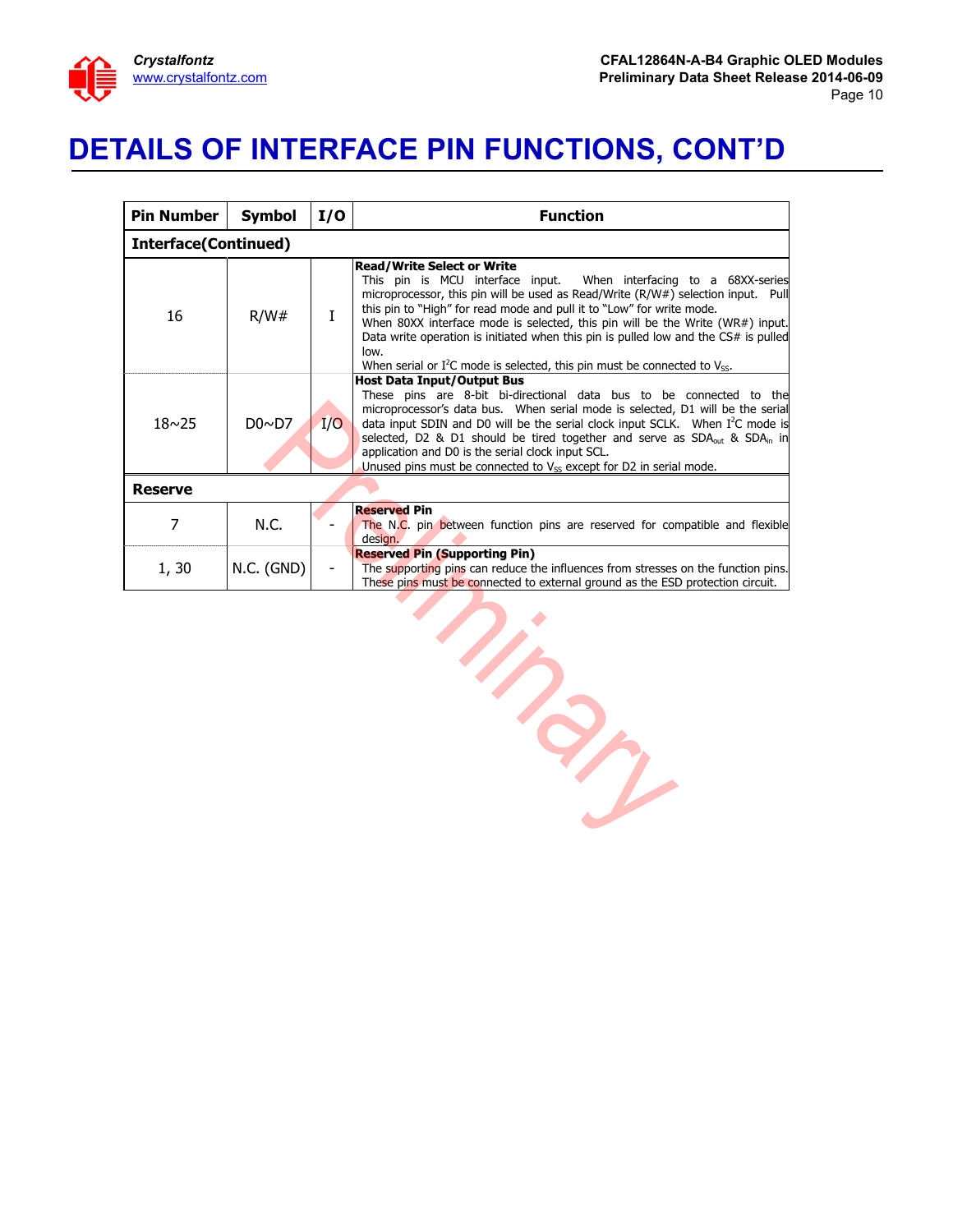

# <span id="page-10-0"></span>**OPTICAL CHARACTERISTICS**

| Color Coordinate | Blue   | CIE x   | 0.10 | 0.14 | 0.18 | $\overline{\phantom{0}}$ | Without              |  |
|------------------|--------|---------|------|------|------|--------------------------|----------------------|--|
|                  |        | $CIE$ y | 0.20 | 0.24 | 0.28 |                          | Polarizer            |  |
| Color Coordinate | Yellow | $CIE$ x | 0.43 | 0.47 | 0.51 | $\overline{\phantom{a}}$ | Without<br>Polarizer |  |
|                  |        | CIE y   | 0.45 | 0.49 | 0.53 |                          |                      |  |
|                  |        |         |      |      |      |                          |                      |  |

# <span id="page-10-1"></span>**ABSOLUTE MAXIMUM CHARACTERISTICS**

| <b>Items</b>               | <b>Symbol</b> | Min      | Typ. | <b>Max</b>     | Unit                 |
|----------------------------|---------------|----------|------|----------------|----------------------|
| Supply voltage for logic   | $\rm V_{DD}$  | $-0.3$   |      | $\overline{4}$ | V                    |
| Supply voltage for display | <b>Vcc</b>    | $\theta$ |      | 16.0           | V                    |
| Supply voltage for DC/DC   | $V_{\rm DDB}$ | $-0.3$   |      | 5.0            | $\rm V$              |
| Operating temperature      | <b>Top</b>    | $-40$    |      | 80             | $\mathrm{C}^{\circ}$ |
| Storage temperature        | <b>TST</b>    | $-40$    |      | 80             | $\int_0^\infty$      |
|                            |               |          |      |                |                      |

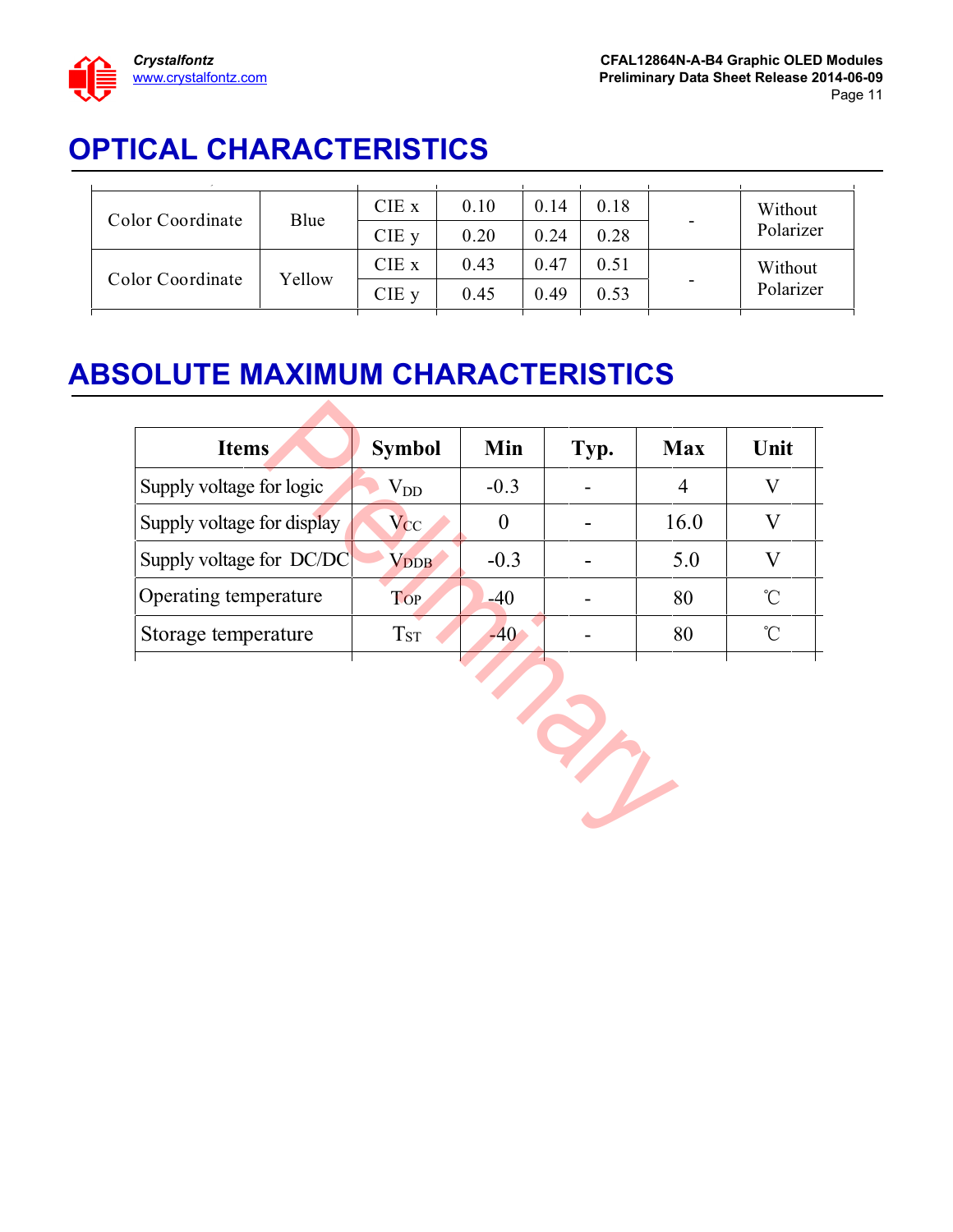

# <span id="page-11-0"></span>**RECOMMENDED DC CHARACTERISTICS**

| $\rm V_{DD}$          |                                                        | 1.65             | 2.8            | 3.3                    | V            |
|-----------------------|--------------------------------------------------------|------------------|----------------|------------------------|--------------|
| $\rm V_{CC}$          | Note 5                                                 | 11.5             | 12.0           | 12.5                   | V            |
| $V_{BAT}$             | Internal DC/DC enable                                  | 3.5              |                | 4.2                    | V            |
| $\rm V_{CC}$          | Note 5                                                 | 7.0              |                | 7.5                    | $\mathbf{V}$ |
| $\rm V_{IH}$          |                                                        | $0.8$ x $V_{DD}$ |                | $V_{DD}$               | V            |
| $\rm V_{II}$          |                                                        | $\mathbf{0}$     |                | $0.2 \times V_{DD}$    | V            |
| $V_{OH}$              | $I_{\text{OUT}} = 100 \,\mu\text{A}, 3.3 \,\text{MHz}$ | $0.9$ x $V_{DD}$ |                | $V_{DD}$               | $\mathbf{V}$ |
| $\sqrt{\text{OL}}$    | $I_{OUT} = 100 \mu A, 3.3 MHz$                         | $\boldsymbol{0}$ |                | $0.1x$ V <sub>DD</sub> | V            |
| $I_{DD}$              |                                                        |                  | 180            | 300                    | $\mu A$      |
| $I_{\rm CC}$          | Note 6                                                 |                  | 12.3           | 16.0                   | mA           |
| $I_{\text{BAT}}$      | Note 7                                                 |                  | 25.6           | 32.0                   | mA           |
| I DD, SLEEP           |                                                        |                  | $\mathbf{1}$   | 5                      | $\mu A$      |
| $I_{\text{CC,SLEEP}}$ |                                                        |                  | $\overline{2}$ | 10                     | $\mu A$      |
|                       |                                                        |                  |                |                        |              |

Note 5: Supply Voltage for Display (V<sub>CC</sub>) are subject to the change of the panel characteristics and the customer' s request.

Note 6:  $V_{DD} = 2.8V$ ,  $V_{CC} = 12V$ , 100% Display Area Turn on.

Note 7:  $V_{DD} = 2.8V$ ,  $V_{CC} = 7.25V$ , 100% Display Area Turn on.

\* Software configuration follows Actual Application Example .

#### **ESD (ELECTRO-STATIC DISCHARGE)**

The circuitry is industry standard CMOS logic and is susceptible to ESD damage. Please use industry standard antistatic precautions as you would for any other static sensitive devices such as expansion cards, motherboards, or integrated circuits. Ground your body, work surfaces, and equipment.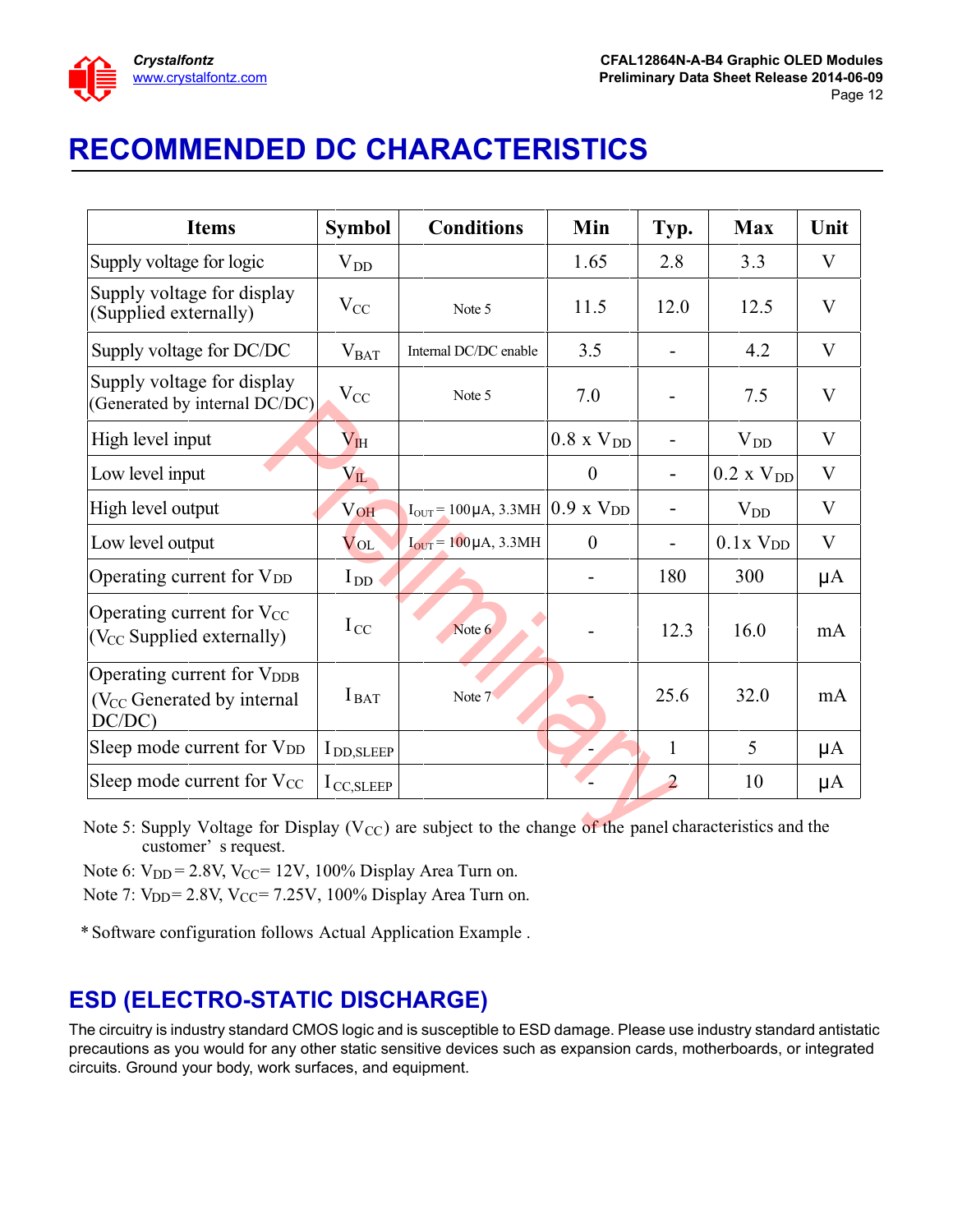

# <span id="page-12-0"></span>**PRODUCT RELIABILITY AND LONGEVITY**

## <span id="page-12-1"></span>**MODULE RELIABILITY**

| <b>PART NUMBER</b> | <b>SPECIFICATION</b>                                                                                                                           |
|--------------------|------------------------------------------------------------------------------------------------------------------------------------------------|
| CFAL12864N-A-B4    | Brightness will be >50% of a new module's initial brightness<br>for at least 50,000 hours of operation when supply to each LED is below 90 mA. |

*Under operating and storage temperature specification limitations, humidity noncondensing) RH up to 65%, and no exposure to direct sunlight. Value listed above isapproximate and represent typical lifetime.*

*The white LEDs dim over time, especially if driven with high currents. The dimming may not be noticeable when a single display is installed. However, if a new display is installed next to a display that has been on continuously for a very long time, you will see the difference. To preserve the lifetime of white LEDs, we recommend that white LED backlights are dimmed or turned off when not needed. Also, please do not use more current than you need to achieve your brightness requirements.*

## <span id="page-12-2"></span>**MODULE LONGEVITY (EOL/REPLACEMENT POLICY)**

Crystalfontz is committed to making all of our modules available for as long as possible. For each module we introduce, we intend to offer it indefinitely. We do not preplan a module's obsolescence. The majority of modules we have introduced are still available.

We recognize that discontinuing a module may cause problems for some customers. However, rapidly changing technologies, component availability, or low customer order levels may force us to discontinue ("End of Life" EOL) a module. For example, we must occasionally discontinue a module when a supplier discontinues a component or a manufacturing process becomes obsolete. When we discontinue a module, we will do our best to find an acceptable replacement module with the same fit, form, and function. The especially if driven with high currents. The dimming may not, if a new display is installed next to a display that has been of nores. To preserve the lifetime of white LEDs, we recommend to the effective of the lifetim

In most situations, you will not notice a difference when comparing a "fit, form, and function" replacement module to the discontinued module. However, sometimes a change in component or process for the replacement module results in a slight variation, perhaps an improvement, over the previous design.

Although the replacement module is still within the stated Data Sheet specifications and tolerances of the discontinued module, changes may require modification to your circuit and/or firmware. Possible changes include:

- *Backlight LEDs.* Brightness may be affected (perhaps the new LEDs have better efficiency) or the current they draw may change (new LEDs may have a different VF).
- *Controller.* A new controller may require minor changes in your code.
- *Component tolerances.* Module components have manufacturing tolerances. In extreme cases, the tolerance stack can change the visual or operating characteristics.

Please understand that we avoid changing a module whenever possible; we only discontinue a module if we have no other option. We will post Part Change Notices on the product's web page as soon as possible. If interested, you can subscribe to future part change notifications.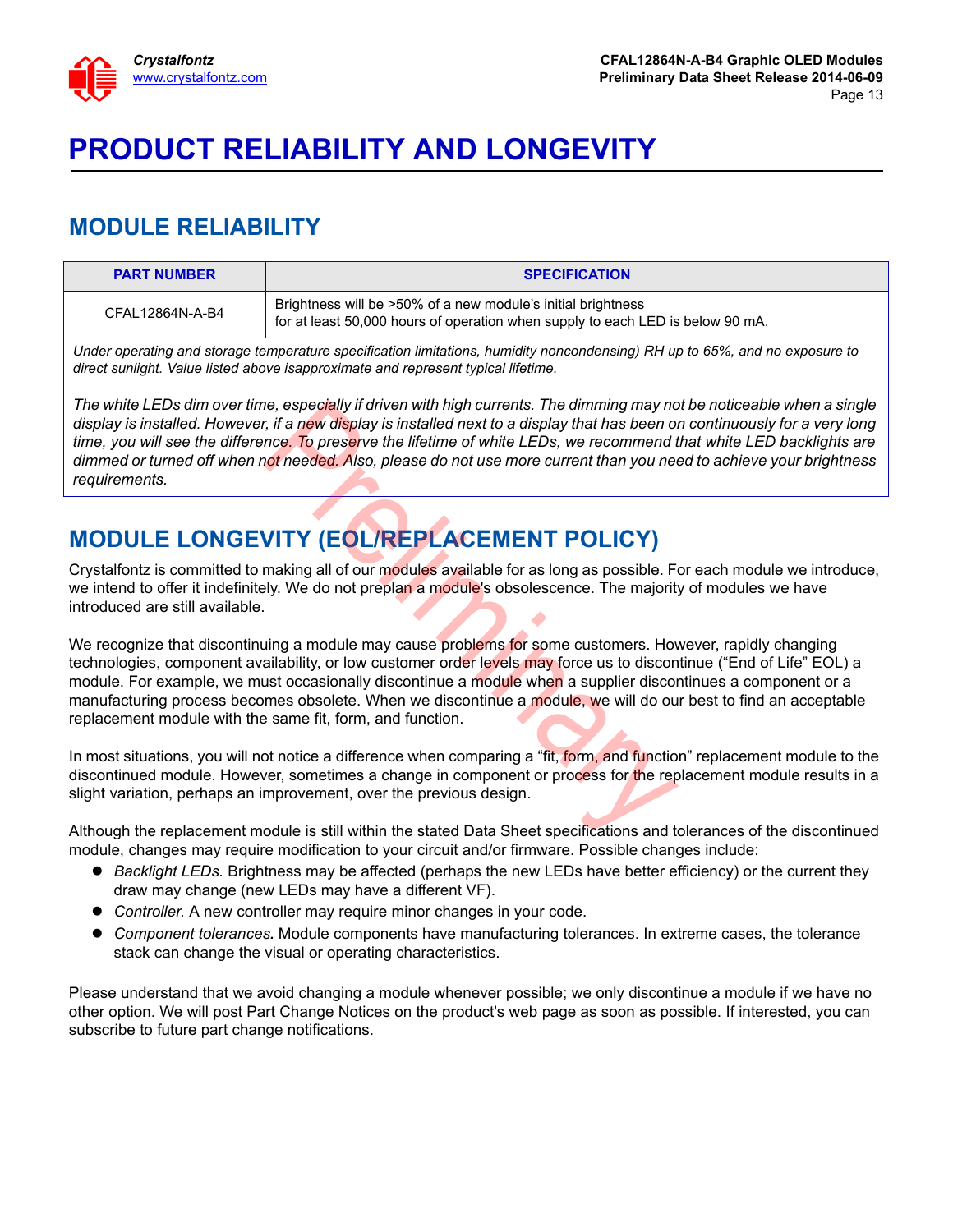

# <span id="page-13-0"></span>**CARE AND HANDLING PRECAUTIONS**

For optimum operation of the module and to prolong its life, please follow the precautions below. Excessive voltage will shorten the life of the module. You must drive the display within the specified voltage limit. See *Absolute Maximum Ratings* in [ABSOLUTE MAXIMUM CHARACTERISTICS \(Pg. 11\).](#page-10-1)

#### **HANDLING CAUTION FOR MODULES SHIPPED IN TRAYS**

If you receive modules packed in trays, handle trays carefully by supporting the entire tray. Trays were made to immobilize the modules inside their packing carton. Trays are not designed to be rigid. Do not carry trays by their edges; trays and modules may be damaged.

#### **ESD (ELECTRO-STATIC DISCHARGE)**

The circuitry is industry standard CMOS logic and susceptible to ESD damage. Please use industry standard antistatic precautions as you would for any other static sensitive devices such as expansion cards, motherboards, or integrated circuits. Ground your body, work surfaces, and equipment.

#### **DESIGN AND MOUNTING**

- The exposed surface of the "glass" is actually a polarizer laminated on top of the glass. To protect the soft plastic polarizer from damage, the module ships with a protective film over the polarizer. Please peel off the protective film slowly. Peeling off the protective film abruptly may generate static electricity.
- The polarizer is made out of soft plastic and is easily scratched or damaged. When handling the module, avoid touching the polarizer. Finger oils are difficult to remove.
- To protect the soft plastic polarizer from damage, place a transparent plate (for example, acrylic, polycarbonate, or glass) in front of the module, leaving a small gap between the plate and the display surface. We use HP-92 Lexan, which is readily available and works well. TATIC DISCHARGE)<br>
dard CMOS logic and susceptible to ESD damage. Please us<br>
arany other static sensitive devices such as expansion cards,<br>
work surfaces, and equipment.<br>
UNTING<br>
of the "glass" is actually a polarizer lamin
- $\bullet$  Do not disassemble or modify the module.
- Solder only to the I/O terminals. Use care when removing solder so you do not damage the PCB.
- Use care to keep the exposed terminals clean.
- $\bullet$  Do not reverse polarity to the power supply connections. Reversing polarity will immediately ruin the module.
- Use care to keep the exposed terminals clean.
- Sharp bends can damage the FPC. Do not crease FPC. Do not bend FPC tightly against the edge of the display module's panel.

#### **AVOID SHOCK, IMPACT, TORQUE, OR TENSION**

- Do not expose the module to strong mechanical shock, impact, torque, or tension.
- Do not drop, toss, bend, or twist the module.
- Do not place weight or pressure on the module.

#### **CAUTION**

All electronics may contain harmful substances. Avoid contamination by using care to avoid damage during handling. If any residues, gases, powders, liquids, or broken fragments come in contact with your skin, eyes, mouth, or lungs, immediately contact your local poison control or emergency medical center.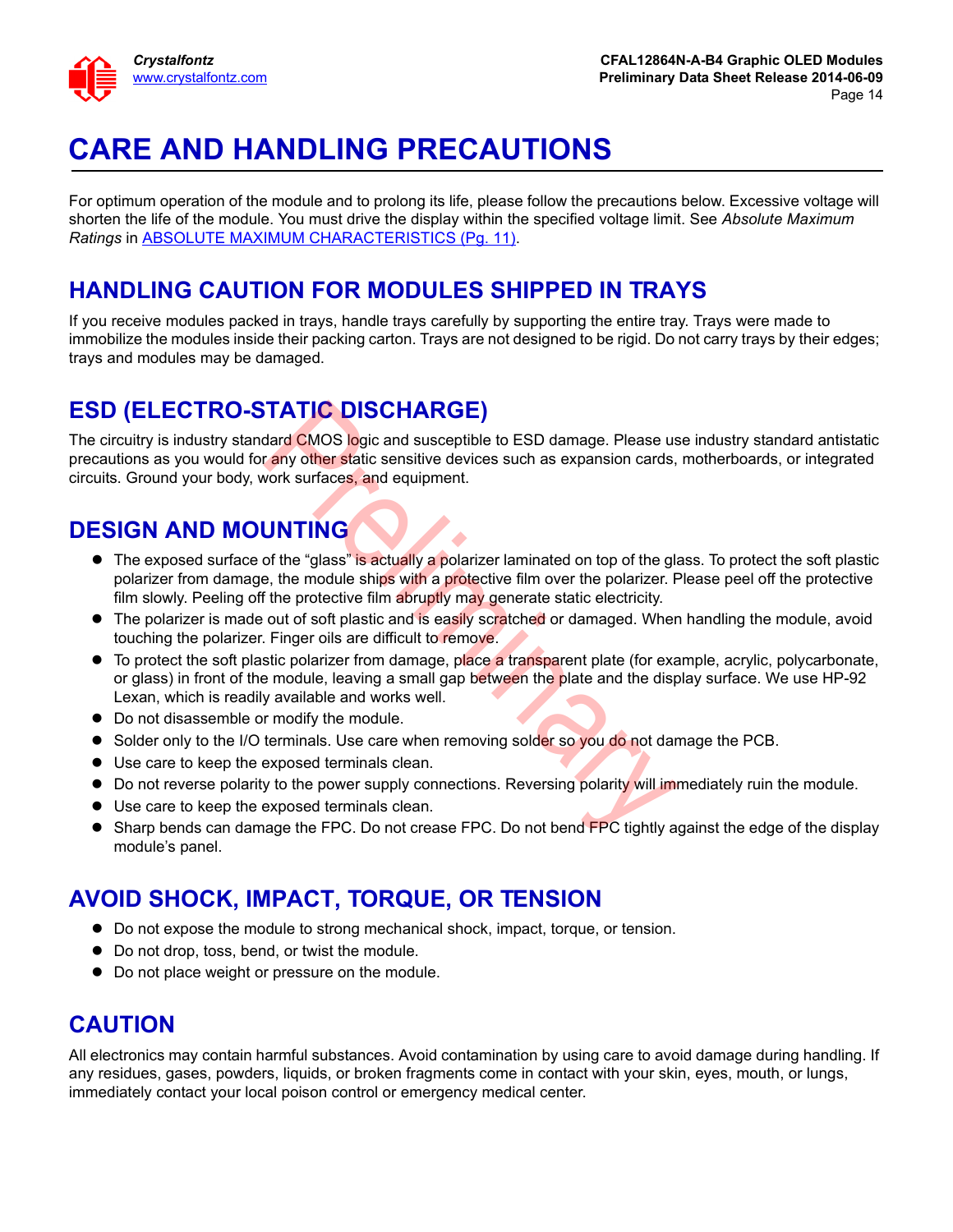

## **HOW TO CLEAN**

- 1. Turn display off.
- 2. Use the removable protective film to remove smudges (for example, fingerprints) and any foreign matter. If you no longer have the protective film, use standard transparent office tape (for example, Scotch® brand "Crystal Clear Tape").
- 3. If the polarizer is dusty, you may carefully blow it off with clean, dry, oil-free compressed air.
- 4. If you must clean with a liquid, never use glass cleaners, as they may contain ammonia or alcohol that will damage the touch screen or polarizer over time. Never apply liquids directly on the polarizer. Long contact with moisture may permanently spot or stain polarizer. Use filtered water to slightly moisten a clean lint-free microfiber cloth designed for cleaning optics. (For example, use a cloth sold for cleaning plastic eyeglasses.)
- 5. The plastic is easily scratched or damaged. Use a light touch as you clean the polarizer. Wipe gently.
- 6. Use a dry microfiber cloth to remove any trace of moisture before turning on the CFAL12864N-A-B4.
- 7. Gently wash the microfiber cloths in warm, soapy water and air dry before reuse.

## **OPERATION**

- We do not recommend connecting this module to a PC's parallel port as an "end product." This module is not "user friendly" and connecting it to a PC's parallel port is often difficult, frustrating, and can result in a "dead" display due to mishandling. For more information, see our forum thread at [http://www.crystalfontz.com/forum/](http://www.crystalfontz.com/forum/showthread.php?s=&threadid=3257) [showthread.php?s=&threadid=3257](http://www.crystalfontz.com/forum/showthread.php?s=&threadid=3257). d connecting this module to a PC's parallel port as an "end precing it to a PC's parallel port is often difficult, frustrating, alding. For more information, see our forum thread at http://www.htreadid=3257.<br>designed to pr
- Your circuit should be designed to protect the module from ESD and power supply transients.
- Observe the operating temperature limitations: a minimum of -40°C to a maximum of +80°C noncondensing with minimal fluctuation. Operation outside of these limits may shorten life and/or harm display. Changes in temperature can result in changes in contrast.
	- At lower temperatures of this range, response time is delayed.
	- At higher temperatures of this range, display becomes dark. (You may need to adjust the contrast.)
- Operate away from dust, moisture, and direct sunlight.
- For the CFAL12864LX-G with white LEDs, adjust backlight brightness so the display is readable but not too bright. Dim or turn off the backlight during periods of inactivity to conserve the white LED backlight lifetime.

#### **STORAGE AND RECYCLING**

- Store in an ESD-approved container away from dust, moisture, and direct sunlight, fluorescent lamps, or any ultraviolet ray with humidity less than 90% noncondensing.
- $\bullet$  Observe the storage temperature limitations: from -40 $\degree$ C minimum to +80 $\degree$ C maximum with minimal fluctuations. Rapid temperature changes can cause moisture to form, resulting in permanent damage.
- Do not allow weight to be placed on the modules while they are in storage.
- Please recycle your outdated modules at an approved facility.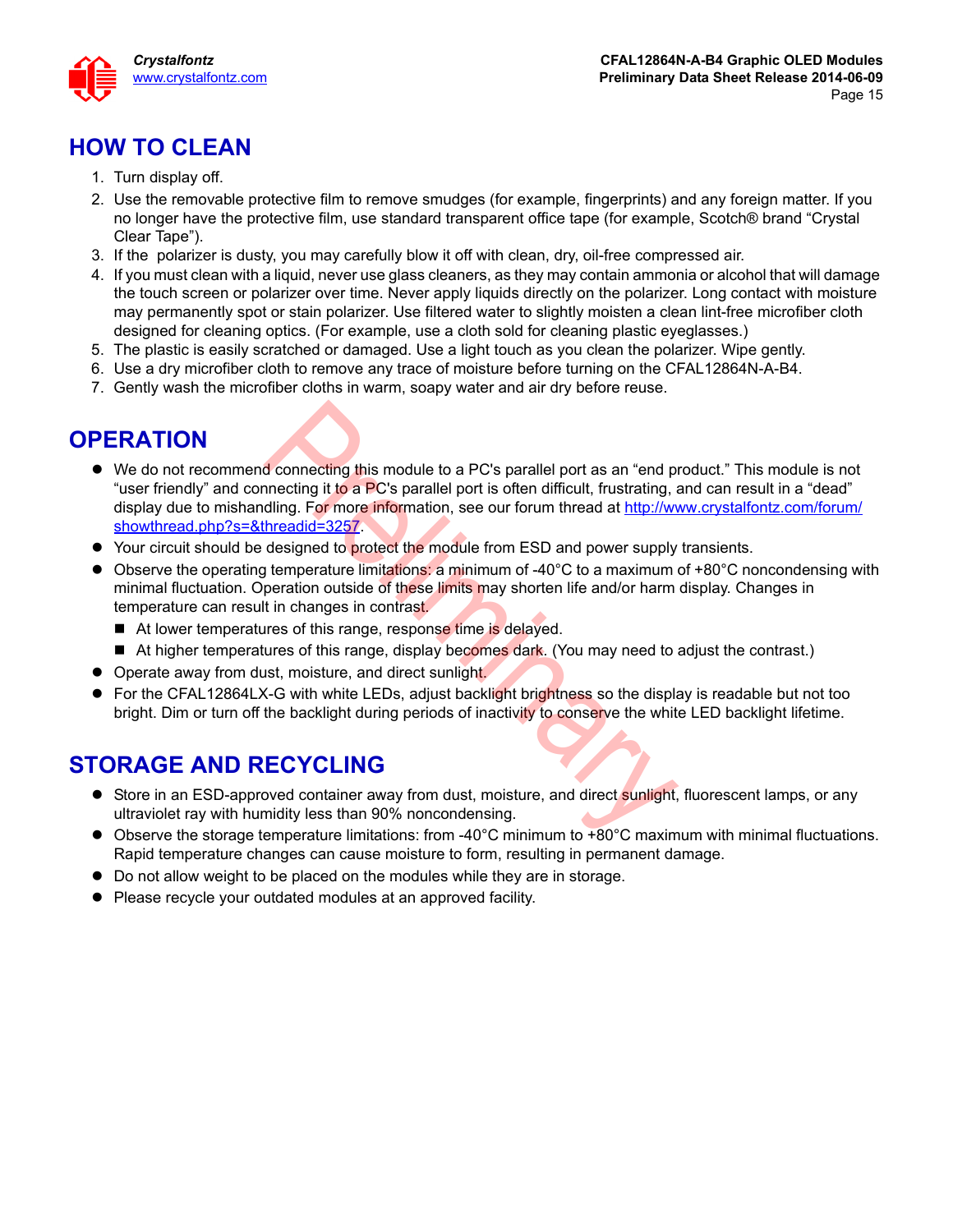

# <span id="page-15-0"></span>**APPENDIX A: QUALITY ASSURANCE STANDARDS**

#### **INSPECTION CONDITIONS**

- **•** Environment
	- Temperature: 25±5°C
	- Humidity: 30~85% RH (noncondensing)
- For visual inspection of active display area
	- Source lighting: two 20-Watt or one 40-Watt fluorescent light
	- Display adjusted for best contrast
	- Viewing distance: 30±5 cm (about 12 inches)
	- Viewing angle: inspect at 45° angle of vertical line right and left, top and bottom

## **COLOR DEFINITIONS**

We try to describe the appearance of our display modules as accurately as possible. For the photos, we adjust the backlight (if any) and contrast for optimal appearance. Actual display appearance may vary due to (1) different operating conditions, (2) small variations of component tolerances, (3) inaccuracies of our camera, (4) color interpretation of the photos on your monitor, and/or (5) personal differences in the perception of color.

## **ACCEPTANCE SAMPLING**

| ngle: inspect at 45° angle of vertical line right and left, top and bottom                                                                                                                                                                                                                                                                       |           |
|--------------------------------------------------------------------------------------------------------------------------------------------------------------------------------------------------------------------------------------------------------------------------------------------------------------------------------------------------|-----------|
| <b>INITIONS</b>                                                                                                                                                                                                                                                                                                                                  |           |
| he appearance of our display modules as accurately as possible. For the photo<br>d contrast for optimal appearance. Actual display appearance may vary due to (1<br>I variations of component tolerances, (3) inaccuracies of our camera, (4) color i<br>itor, and/or (5) personal differences in the perception of color.<br><b>CE SAMPLING</b> |           |
| <b>DEFECT TYPE</b>                                                                                                                                                                                                                                                                                                                               | AQL*      |
| Major                                                                                                                                                                                                                                                                                                                                            | < 65%     |
| Minor                                                                                                                                                                                                                                                                                                                                            | $< 1.0\%$ |
| * Acceptable Quality Level: maximum allowable error rate or variation from standard                                                                                                                                                                                                                                                              |           |
| <b>LASSIFICATION</b>                                                                                                                                                                                                                                                                                                                             |           |
|                                                                                                                                                                                                                                                                                                                                                  |           |
| as:                                                                                                                                                                                                                                                                                                                                              |           |

#### **DEFECTS CLASSIFICATION**

Defects are defined as:

- Major Defect: results in failure or substantially reduces usability of unit for its intended purpose
- Minor Defect: deviates from standards but is not likely to reduce usability for its intended purpose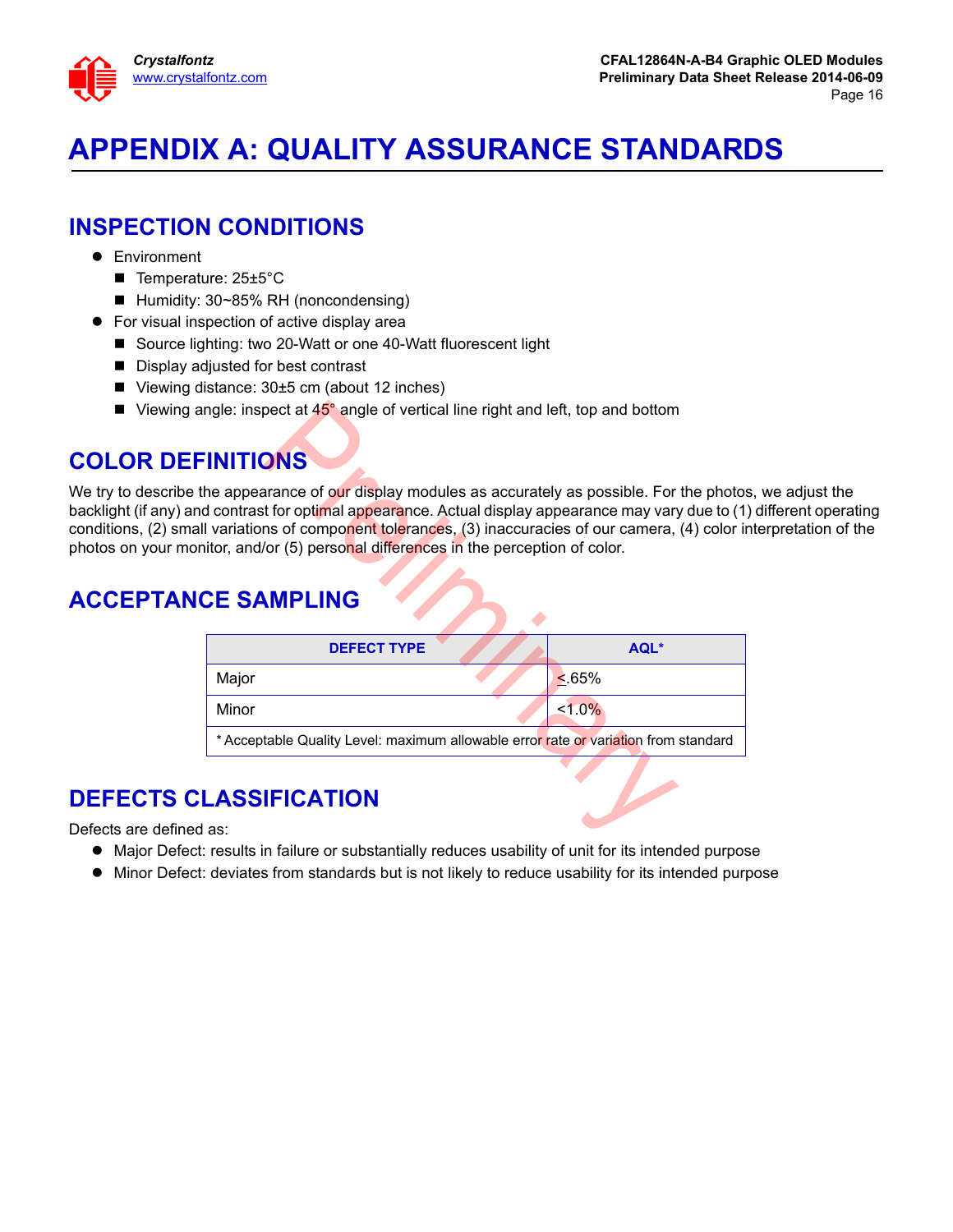

## **ACCEPTANCE STANDARDS**

| #              | <b>DEFECT TYPE</b>                       | <b>ACCEPTANCE STANDARDS CRITERIA</b>       |                                                                                                             |                |       |  |  |
|----------------|------------------------------------------|--------------------------------------------|-------------------------------------------------------------------------------------------------------------|----------------|-------|--|--|
| $\mathbf{1}$   | <b>Electrical defects</b>                |                                            | 1. No display, display malfunctions, or shorted segments.<br>2. Current consumption exceeds specifications. |                |       |  |  |
| 2              | Viewing area defect                      | Viewing area does not meet specifications. |                                                                                                             |                | Major |  |  |
| 3              | Contrast adjustment<br>defect            | Contrast adjustment fails or malfunctions. |                                                                                                             |                | Major |  |  |
| 4              | Blemishes or foreign                     | <b>Blemish</b>                             | <b>Defect Size</b>                                                                                          | Acceptable Qty |       |  |  |
|                | matter on display<br>segments            |                                            | $\leq$ 0.30 mm                                                                                              | 3              | Minor |  |  |
|                |                                          |                                            | $\leq$ 2 defects within 10 mm of each other                                                                 |                |       |  |  |
| 5              | Blemishes or foreign                     | Defect Size =                              | <b>Defect Size</b>                                                                                          | Acceptable Qty |       |  |  |
|                | matter outside of display<br>segments    | (Width + Length)/2                         | $\leq$ 0.15 mm                                                                                              | Ignore         |       |  |  |
|                |                                          | Length<br>Width                            | 0.15 to 0.20 mm                                                                                             | 3              | Minor |  |  |
|                |                                          |                                            | 0.20 to 0.25 mm                                                                                             | $\overline{2}$ |       |  |  |
|                |                                          |                                            | $> 0.30$ mm                                                                                                 | 1              |       |  |  |
| 6              | Dark lines or scratches                  | <b>Defect Width</b>                        | <b>Defect Length</b>                                                                                        | Acceptable Qty |       |  |  |
|                | in display area                          | $\leq$ 0.03 mm                             | $\leq$ 3.0 mm                                                                                               | 3              |       |  |  |
|                |                                          | 0.03 to 0.05                               | $\leq$ 2.0 mm                                                                                               | $\overline{2}$ | Minor |  |  |
|                | Width                                    | 0.05 to 0.08                               | $\leq$ 2.0 mm                                                                                               | 1              |       |  |  |
|                | Length                                   | 0.08 to 0.10                               | $\leq$ 3.0 mm                                                                                               | 0              |       |  |  |
|                |                                          | $\geq 0.10$                                | $>3.0$ mm                                                                                                   | 0              |       |  |  |
| $\overline{7}$ | Bubbles between polarizer film and glass |                                            | <b>Defect Size</b>                                                                                          | Acceptable Qty |       |  |  |
|                |                                          |                                            | $\leq$ 0.20 mm                                                                                              | Ignore         |       |  |  |
|                |                                          |                                            | 0.20 to 0.40 mm                                                                                             | 3              | Minor |  |  |
|                |                                          |                                            | 0.40 to 0.60 mm                                                                                             | $\overline{2}$ |       |  |  |
|                |                                          |                                            | $20.60$ mm                                                                                                  | $\pmb{0}$      |       |  |  |